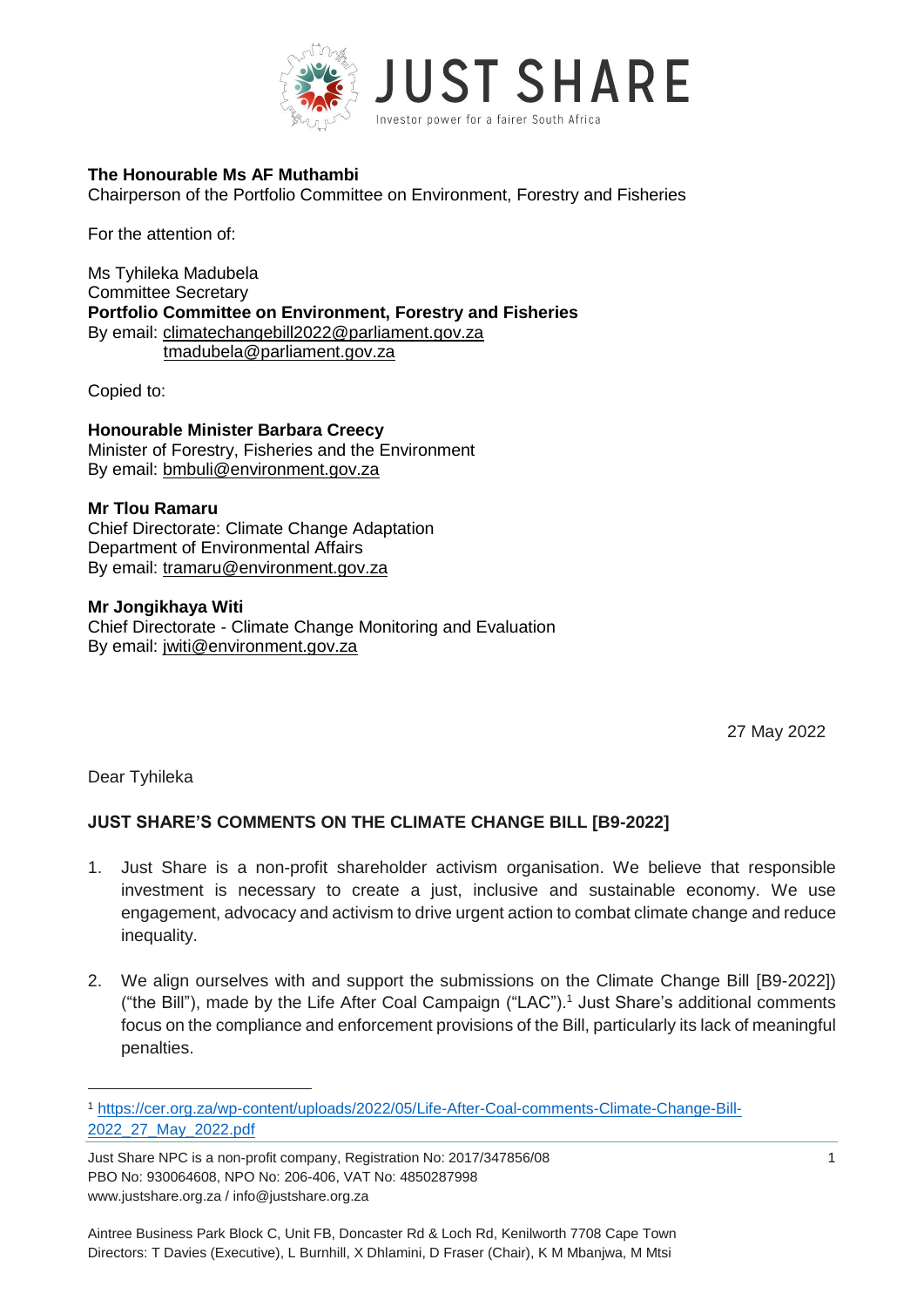

- 3. In addition, we would like to **request an opportunity to make a verbal presentation to the Committee on Environment, Forestry and Fisheries**.
- 4. Below, after a brief introduction, we make submissions on the Bill's compliance and enforcement provisions.
- 5. **In short, to have any prospect of fulfilling its intended objects, the Bill must identify additional violations and provide for more - and more significant – penalties for noncompliance.**

# **Introduction**

- 6. The Bill's compliance and enforcement provisions are wholly inadequate to achieve its stated objects. The Bill provides for only a single criminal offence and contains very limited provision to hold emitters accountable. Provision must be made for additional violations (both criminal offences and administrative penalties), significantly higher fines, and much less leniency and other opportunities to delay compliance. As set out in the LAC's submissions, numerous important provisions contain no timeframes at all; and/or defer any consequences for noncompliance to future potential regulations. This is enormously problematic and bears no relation to the urgency with which meaningful climate action must be taken to limit the worst impacts of the climate crisis, and to adapt to those impacts that are already faced by people in South Africa (SA). These impacts will only get more severe unless emissions are drastically curbed.
- 7. Despite increasing awareness of the urgency of taking climate action, the global policy response to climate risk has been weak and inadequate. Global emissions continue to rise. Sophisticated climate lobbying and extensive greenwashing have been integral in delaying and obfuscating meaningful climate action. A key reason for government climate inaction has been the unprecedented lobbying activity - by the fossil fuel industry and associated industry associations - to weaken, delay and oppose climate-related regulation.<sup>2</sup> In many instances, this manifests itself in "high-level public positions of support for the Paris goals, but closed-door undermining of climate action". 3
- 8. In SA, lobbying by fossil fuel interests, including the Minerals Council, the Industry Task Team on Climate Change, Business Unity South Africa, and Sasol, has resulted in the extension of the first phase of the carbon tax - which makes provision for companies to receive 60%-95% tax allowances such as rebates or exemptions - until 2026. This, in circumstances where South Africa's climate risk is severe, and a meaningful carbon tax is widely acknowledged as an essential tool to reduce greenhouse gas (GHG) emissions. It appears from the Nedlac report on the Bill that business pushback and lobbying has weakened the Bill.
- 9. The Intergovernmental Panel on Climate Change (IPCC), in 2021 and 2022, released the three working groups' contributions to the Sixth Assessment Report.<sup>4</sup> Bearing in mind that many

 $\overline{a}$ 

<sup>2</sup> <https://influencemap.org/climate-lobbying>

<sup>3</sup> <https://www.unpri.org/pri-blog/time-must-be-called-on-negative-climate-lobbying/8259.article>

<sup>4</sup> <https://www.ipcc.ch/assessment-report/ar6/>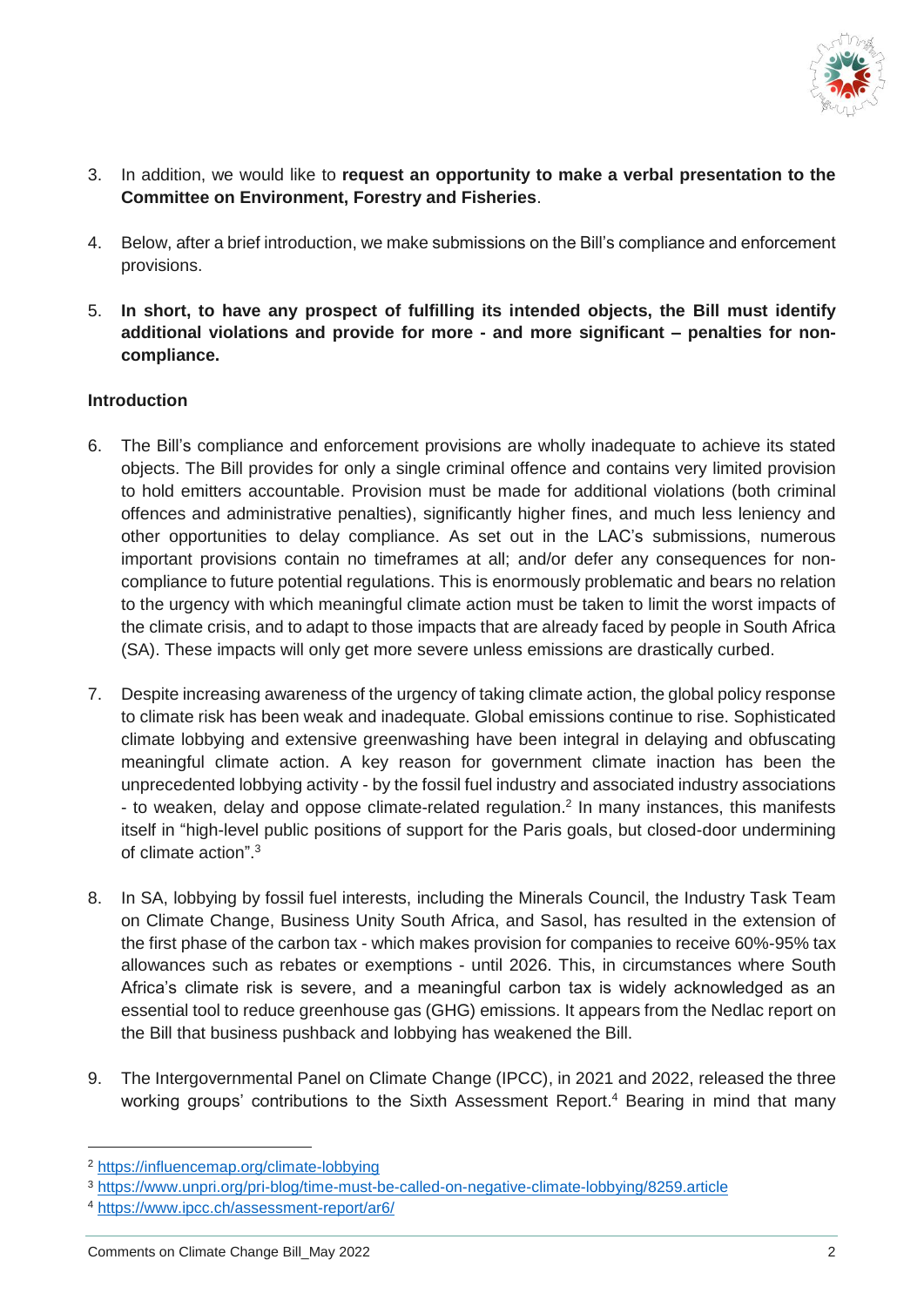

scientists regard the IPCC reports as conservative and cautious, the three working group reports have made clear that:

- a. with half of the global population already "highly vulnerable" to the climate crisis, the dire impacts of climate change will affect every place on Earth. These impacts will include: rising sea levels, heatwaves, droughts, and floods. Mass die-offs of species are underway and key ecosystems are losing their ability to absorb carbon dioxide  $(CO<sub>2</sub>)$ , turning them from carbon sinks into carbon sources;
- b. many of the unprecedented changes to the climate are rapidly becoming "irreversible";
- c. limiting global warming to 1.5°C requires "rapid and deep and in most cases immediate" cuts to carbon emissions in all sectors;
- d. countries are failing to take the necessary actions to limit global heating: overshooting 1.5°C - the internationally-agreed goal for avoiding climate catastrophe - is now "almost inevitable"; and
- e. as things stand, temperatures could rise by as much as 3°C.
- 10. Temperatures rises of 3°C would be catastrophic. It is expected that temperature rises on the African continent would be about **double the rest of the globe**.
- 11. In the first peer-reviewed study that expands on the International Energy Agency's (IEA)'s recent finding that no new coal mines or oil and gas fields can be developed under a 1.5°C warming limit.<sup>5</sup> new research assessed the committed or "locked in"  $CO<sub>2</sub>$  emissions of existing and approved fossil fuel extraction facilities.<sup>6</sup> It demonstrates that **almost half of existing fossil fuel production sites need to be shut down early if global heating is to be limited to 1.5**°**C**, the level essential to avoid the worst impacts of the climate crisis.
- 12. And yet, the world's biggest fossil fuel firms are planning or building **195 "carbon bomb" oil and gas projects** that would **each emit at least 1bn tonnes of CO2**. <sup>7</sup> These projects would **collectively emit 640bn tonnes of CO2, more than enough to breach the carbon budget for 1.5°C.** This is equivalent to about **18 years of current global CO<sup>2</sup> emissions. About 60% of these projects have already started production**.
- 13. This evidence demonstrates the severity of the climate crisis, and that such regulation as currently exists to limit GHGs is failing dismally to ensure the requisite climate action to limit the most dire impacts of climate change.
- 14. SA has an extremely carbon-intensive economy and is highly exposed to climate risk. These risks will **impact marginalised, poor communities in SA worst**. Africa is **particularly vulnerable to climate change** (this is true regarding both the physical impacts of climate change and regarding adaptation to its impacts) and has low adaptive capacity. SA is likely to warm at twice the global rate and will experience the **impacts of global heating very acutely**. 8

-

<sup>5</sup> <https://www.iea.org/reports/net-zero-by-2050>

<sup>6</sup> <https://iopscience.iop.org/article/10.1088/1748-9326/ac6228>

<sup>7</sup> <https://www.sciencedirect.com/science/article/pii/S0301421522001756>

<sup>8</sup> <https://justshare.org.za/wp-content/uploads/2021/05/210430-Comments-on-the-draft-NDC.pdf>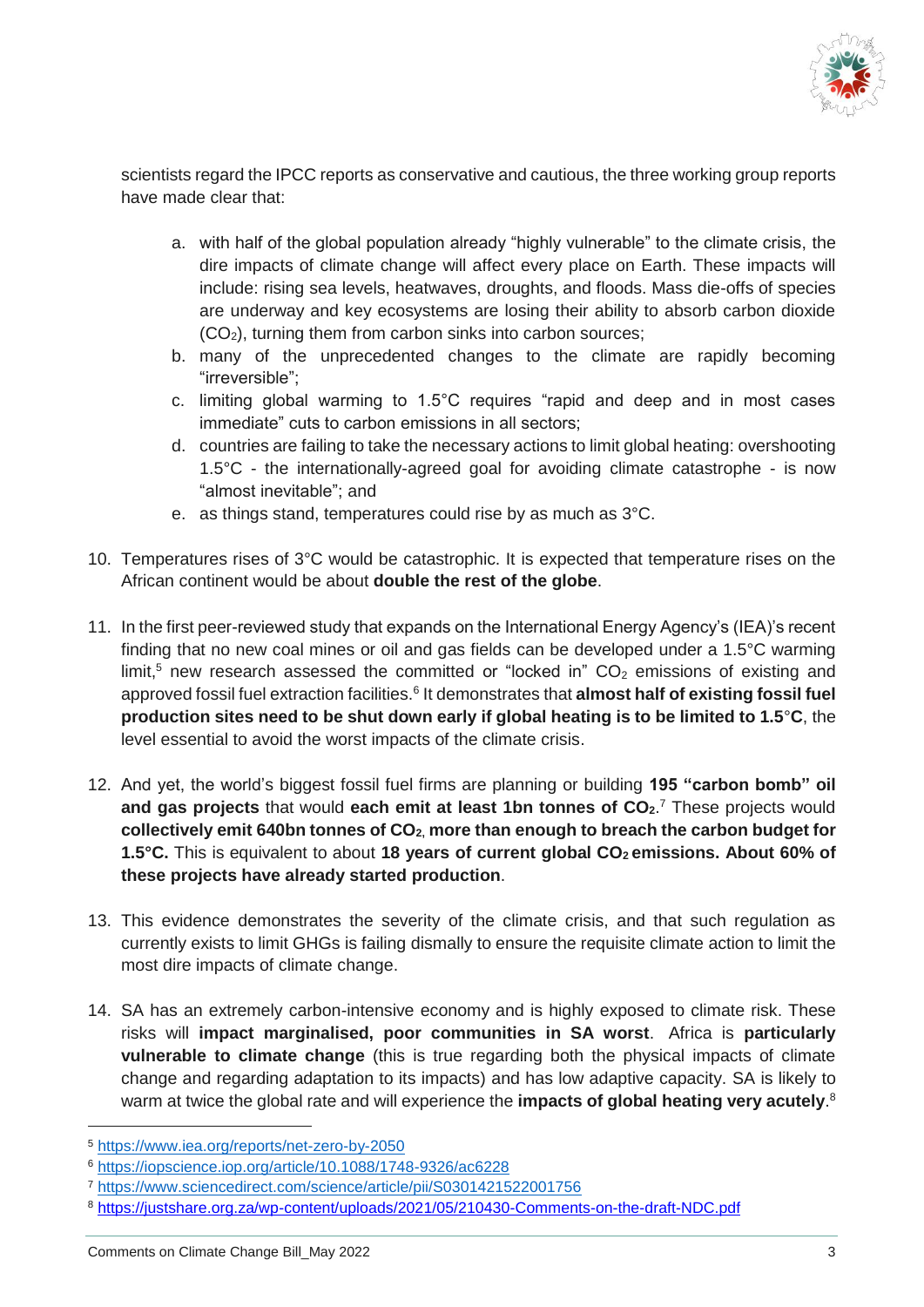

- 15. Despite these hard facts, SA's Integrated Resource Plan for electricity foresees adding at least 4,500 megawatts of new fossil fuel electricity; which is not only **expensive and not required for energy security**, but which will, if built, have **massive GHG emissions**, and **multiple other negative impacts on human health and the environment**.
- 16. **Rapid, extensive scaling up of renewable energy** generation is the **most cost-optimal energy pathway, presenting significant economic benefits and opportunities**. This is not controversial, despite the outdated narratives peddled by many in government and business about fossil fuels being required for "development", job creation, and "baseload" power.
- 17. Accelerating SA's electricity sector transition aligned to the Paris Agreement goals provides the potential for a massive post-Covid green stimulus, based on accelerated clean energy investment, localisation of value chains, and resolution of SA's chronic power shortages. Such transition will both mitigate the risk posed to the SA economy and constitutional rights through SA's carbon intensity, and bring enormous economic benefits for people in SA.
- 18. What is overwhelmingly clear from the current dire state of the climate, is that, to date, **voluntary measures by governments and emitters to reduce GHG emissions, and low (if any) penalties for excessive emissions have dismally failed to achieve their goal**. It is imperative that effective climate change legislation be enacted without delay. The long-awaited Climate Change Bill cannot afford to be weak on compliance and enforcement, particularly given SA's significant emissions.

# **Penalty provisions**

#### Carbon budgets and GHG mitigation plans

- 19. In terms of section 23 of the Bill, the Minister of Environment, Forestry and Fisheries ("the Minister") is required to publish (in the Gazette) a list of:
	- a. GHGs which she "reasonably believes cause or are likely to cause or exacerbate climate change", and
	- b. activities which emit one or more of these GHGs and which she "reasonably believes cause or are likely to cause or exacerbate climate change" ("the list of activities").
- 20. The list of activities must, among other things, determine quantitative GHG emission thresholds expressed in  $CO<sub>2</sub>$ eq to identify persons:
	- a. to be assigned a carbon budget; and
	- b. required to submit GHG mitigation plans to the Minister.
- 21. Problematically, given its centrality to assigning carbon budgets in terms of section 24, there is **no timeframe provided for the publication of the list of activities**.
- 22. In terms of section 24, a person to whom a carbon budget has been allocated, must prepare and submit to the Minister, for approval, a GHG mitigation plan; which must: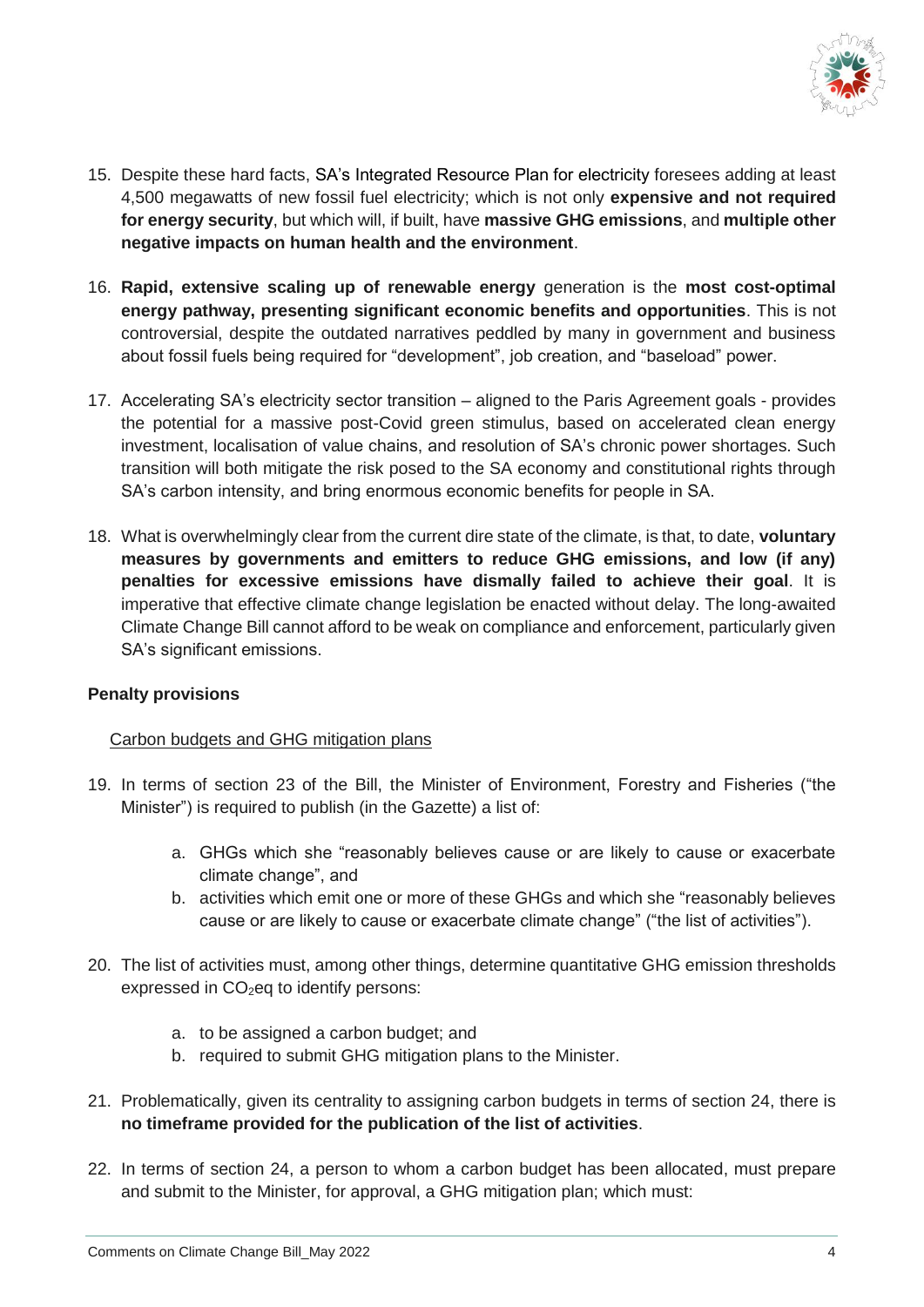

- a. describe the mitigation measures that the person, to whom a carbon budget is allocated, proposes to implement in order to remain within their allocated carbon budget; and
- b. comply with the content requirements of such plans as may be prescribed.
- 23. When allocating carbon budgets, the Minister must, among other things, consider the alignment of the carbon budgets with the national GHG emissions trajectory. There is **no timeframe for the trajectory to be determined** in terms of section 21, despite the importance of this trajectory to the Bill's entire mitigation architecture.<sup>9</sup>
- 24. As set out below, **the failure to submit a GHG mitigation plan is the only offence in the Bill** (in terms of section 32).
- 25. A person to whom a carbon budget has been allocated must, in terms of section 24(6):
	- a. implement the approved GHG mitigation plan;
	- b. monitor annual implementation of the plan in accordance with the prescribed methodology;
	- c. evaluate progress on the allocated carbon budget; and
	- d. annually report on the progress against the allocated carbon budget to the Minister in the manner prescribed.
- 26. In the event that such reporting indicates that the person has failed, is failing, or will fail to comply with the allocated carbon budget, the person must provide a description of measures they will implement in order to remain within the allocated carbon budget. But **no provision has been made for how to address the situation where the person "has failed" to comply with the budget, and no penalty is attached to this failure**.

#### Offence in the Bill

-

- 27. The 2018 Bill had created two offences:
	- a. the failure to prepare, submit and implement an approved GHG mitigation plan; and
	- b. GHG emissions' exceedance of that person's carbon budget.
- 28. The 2021 version of the Bill (which was apparently approved by Cabinet) provided, in relation to offences and penalties:
	- a. the failure to prepare and submit a GHG mitigation plan to the Minister is a criminal offence; and

<sup>9</sup> It is also extremely problematic that the interim trajectory is the outdated and wholly-inadequate 2015 Nationally Determined Contribution (NDC) "peak, plateau and decline" trajectory, rather than the 2021 updated NDC, which is much more ambitious (despite this, only the lower limit of the range (of  $CO<sub>2</sub>$ -eg) is consistent with South Africa's fair share of GHG emissions for a 1.5°C global pathway: [https://cer.org.za/news/cabinets-more-ambitious-climate-target-a-step-in-right-direction\)](https://cer.org.za/news/cabinets-more-ambitious-climate-target-a-step-in-right-direction).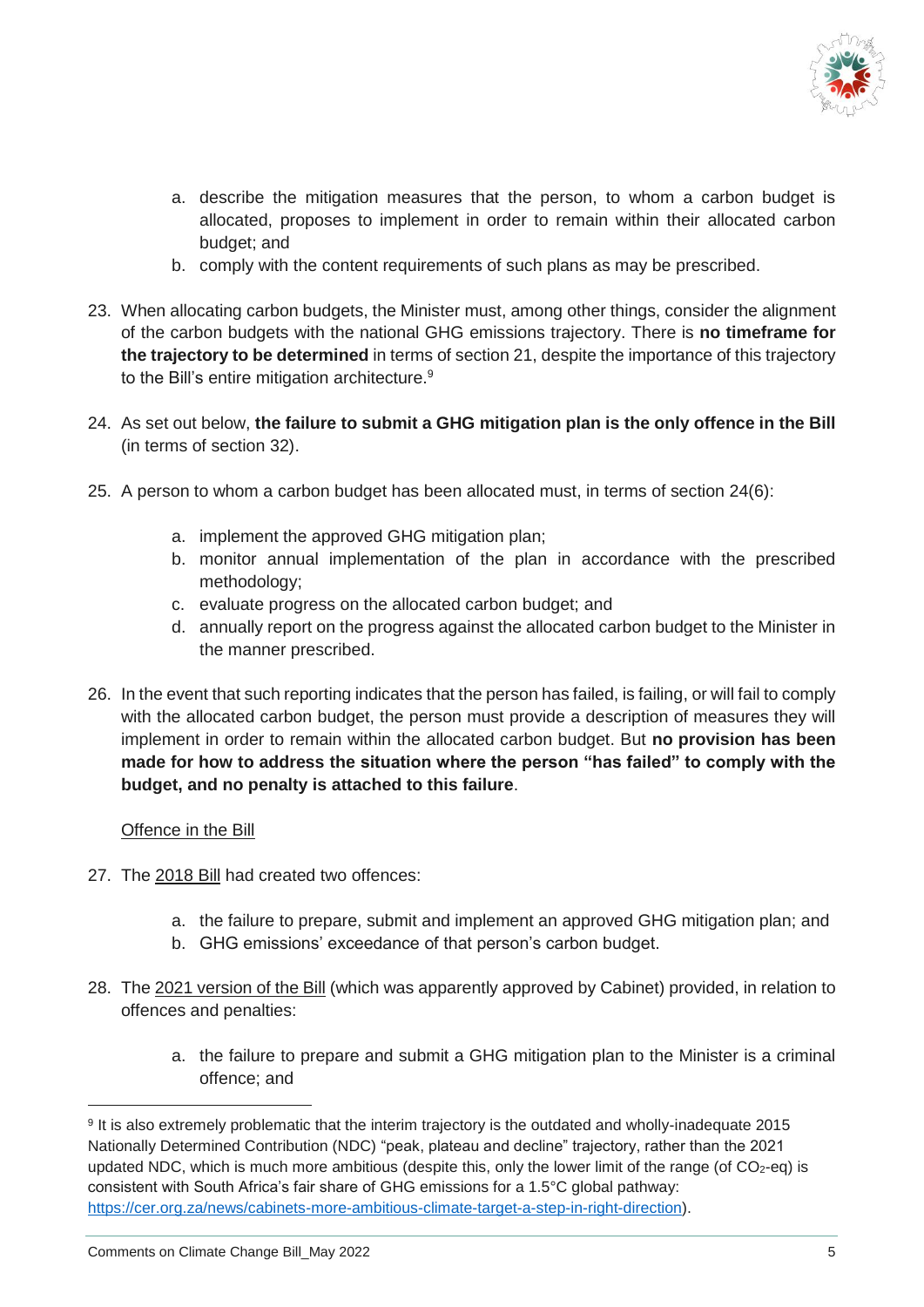

- b. a person whose GHG emissions exceed their carbon budget will be subjected to a higher carbon tax rate on emissions above the carbon budget as provided for in the Carbon Tax Act ("the modalities of which will be outlined in the carbon budget regulations, including modalities and procedures for dealing with non-implementation of mitigation plans").
- 29. Now, the **only offence in the current Bill is the failure to prepare and submit a GHG mitigation plan to the Minister** (section 32). On conviction, the person is liable to the s49B(2) of the National Environmental Management Act, 1998 (NEMA) penalties. For a first offence, this is a fine not exceeding R5 million and/or to imprisonment for a period not exceeding five years; and in the case of a second or subsequent conviction, a fine not exceeding R10 million and/or imprisonment for a period not exceeding 10 years.
- 30. In other words, the current Bill (like the 2021 Cabinet-approved version, but unlike the 2018 version) **no longer contains specific provision for a failure to "implement" the plan** - which appears to create the unacceptable result that simply *submitting* the plan is good enough to avoid committing an offence. **Nor** is any penalty attached to a **failure to report, monitor or effect remedial action if there is non-compliance with the GHG mitigation plan**. These failures should attract **personal director liability** and the potential **revocation of licences**.
- 31. In addition, the penalty provided for the solitary offence in the Bill (the failure to prepare and submit a GHG mitigation plan) – of a fine of R5 million and/or five years' imprisonment (for a first conviction) is **wholly inadequate to be a proper deterrent**. We elaborate below on the need for administrative penalties.
- 32. It is also unacceptable that **no penalty is attached to exceeding a carbon budget**. In other words, there is **no longer a provision for exceeding a carbon budget to amount to a criminal offence (as per the 2018 version of the Bill) and/or to attract a higher carbon tax rate (as per the 2021 version)**. Instead, the Bill provides that the Minister may make regulations, *inter alia*, in relation to the management of climate change response, including the determination, review, revision, compliance with and enforcement of an allocated carbon budget, amendment and cancellation of a carbon budget allocation, the content, implementation and operation of a GHG mitigation plan, and all matters related thereto. Such regulations may provide that any person who contravenes them commits an offence and will be liable, upon conviction, to the penalties contemplated in section 49B(2) of the NEMA. In other words, such regulations, and their content, are discretionary.
- 33. The Minister of Finance in the 2022 Budget Speech referenced a higher carbon tax rate on emissions exceeding the carbon budget, but this provision is not contained in the current version of the Bill. No public explanation has been provided for this omission. In this regard, we note that, although "Carbon Tax Act" (CTA) is defined in the Bill, there is no reference to the CTA in the Bill.
- 34. Corporate pushback and lobbying has resulted in the first phase of the carbon tax being extended by three years for the period 1 January 2023 to 31 December 2025. This also has implications for the carbon budgets to be issued in terms of the Bill – although the Department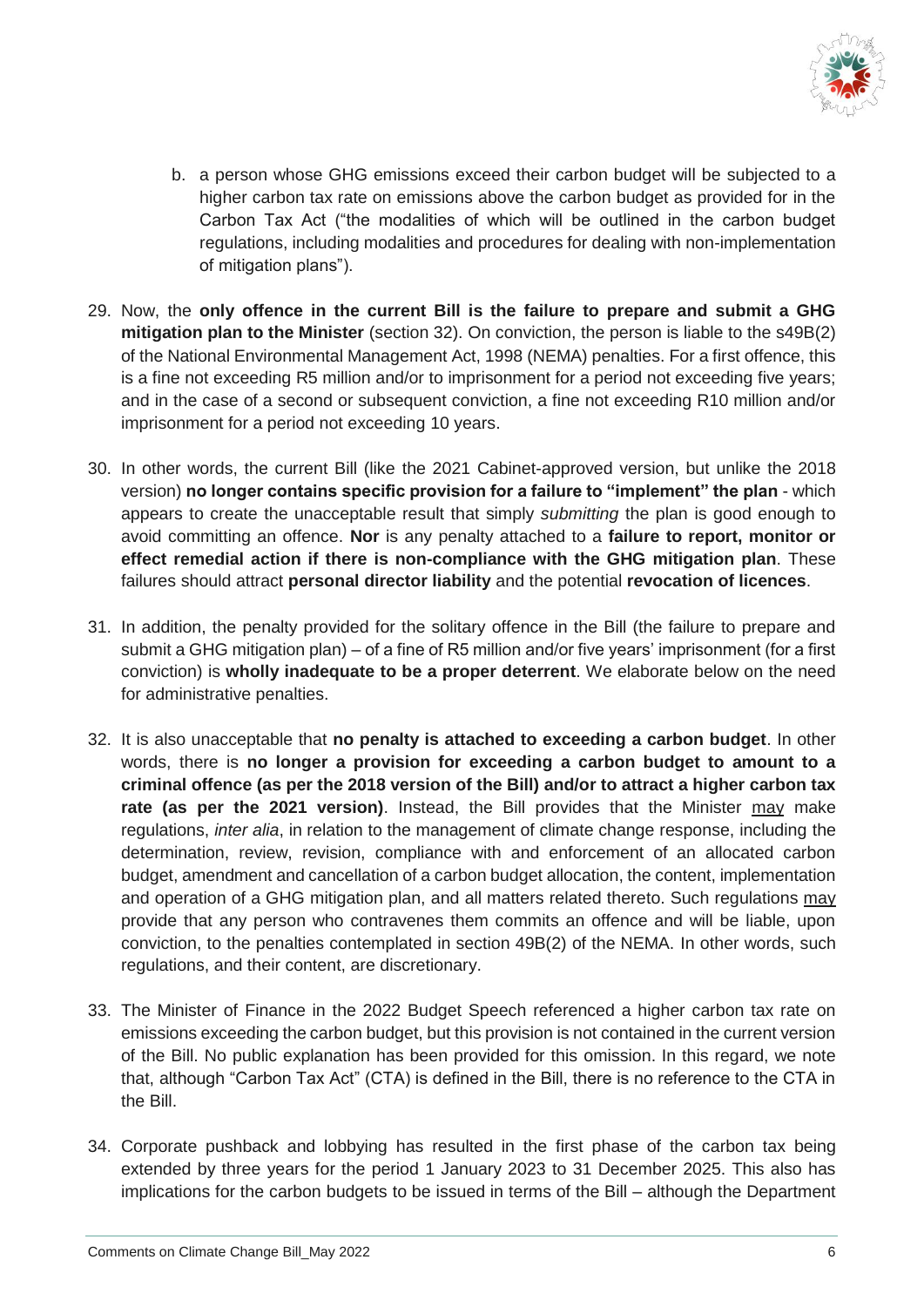

has given contradictory information on this, it appears that the mandatory carbon budgets will now also be postponed till 2026. In other words, there will be **more than three-and-a-half more years of emissions that will attract barely any carbon tax**. This despite the demands of climate science for global emissions to be halved in the next seven-and-a-half years, and the evidence that carbon pricing has substantial benefits  $-$  beyond emissions reduction.<sup>10</sup>

- 35. One of the most pernicious arguments that anti-climate lobby groups use to delay implementation of climate regulation is the claimed need for alignment between the carbon tax, carbon budgets, and sectoral emissions targets (SETs). However, there is simply no reason why this need be the case: a carbon tax should be implemented, while the carbon budgets and SETs are being determined.
- 36. **Failure to comply with a carbon budget is an egregious contravention, with significant consequences for climate action**. Currently there is **no penalty attached** to this failure and the Bill, as currently drafted, **does not oblige the Minister to make regulations to provide any penalty for this failure**. It is unacceptable to defer consequences of violating carbon budgets to potential future regulations that might be made by the Minister at an undetermined point in the future. This should be **made an offence and clearly linked to the requirement to pay additional carbon tax on excess emissions.** But this cannot be the only penalty provision for non-compliance with carbon budgets. Provision should also be clearly made for **personal director liability and for authorisations to be revoked** when there is non-compliance with a carbon budget.
- 37. Unless significant penalties are attached to this failure, persons to whom carbon budgets have been allocated will simply "budget" for the excess tax rate (if any) or other fine, and exceed their budgets. The **costs of non-compliance have to exceed the benefits**, in order to avoid the Bill being toothless. This problem is exacerbated by the provision made in the Bill for an emitter to apply for the carbon budget to be cancelled or revised "under prescribed circumstances" (section 24(7)(b); especially since such circumstances are not prescribed in the Bill.
- 38. Given that a meaningful carbon tax (and, it seems, mandatory carbon budgets) have been deferred until 2026, it is even more important that such violations be severely penalised. It is also unacceptable that the **failure to implement a GHG mitigation plan is no longer an offence, nor does it attract any other penalty**. It is clearly meaningless to penalise the failure to submit such plan, but not the failure to implement it. Penalties should also be introduced in the Bill; for example: for providing false and/or misleading information under the Bill; for failure to comply with a SET (section 22); and for failure to comply with plans to phase out or phase down synthetic GHGs (section 25). These contraventions should also be listed as offences and/or be subject to administrative penalties, and the consequences of non-compliance must be significant.

-

<sup>10</sup> See for eg: [https://www.imf.org/en/Topics/climate-change/climate](https://www.imf.org/en/Topics/climate-change/climate-mitigation#:~:text=Carbon%20taxes%20are%20one%20of,2%C2%B0C%20or%20less)[mitigation#:~:text=Carbon%20taxes%20are%20one%20of,2%C2%B0C%20or%20less;](https://www.imf.org/en/Topics/climate-change/climate-mitigation#:~:text=Carbon%20taxes%20are%20one%20of,2%C2%B0C%20or%20less) [https://openknowledge.worldbank.org/bitstream/handle/10986/35624/Beyond-Mitigation-Quantifying-the-](https://openknowledge.worldbank.org/bitstream/handle/10986/35624/Beyond-Mitigation-Quantifying-the-Development-Benefits-of-Carbon-Pricing.pdf?sequence=1&isAllowed=y)[Development-Benefits-of-Carbon-Pricing.pdf?sequence=1&isAllowed=y](https://openknowledge.worldbank.org/bitstream/handle/10986/35624/Beyond-Mitigation-Quantifying-the-Development-Benefits-of-Carbon-Pricing.pdf?sequence=1&isAllowed=y)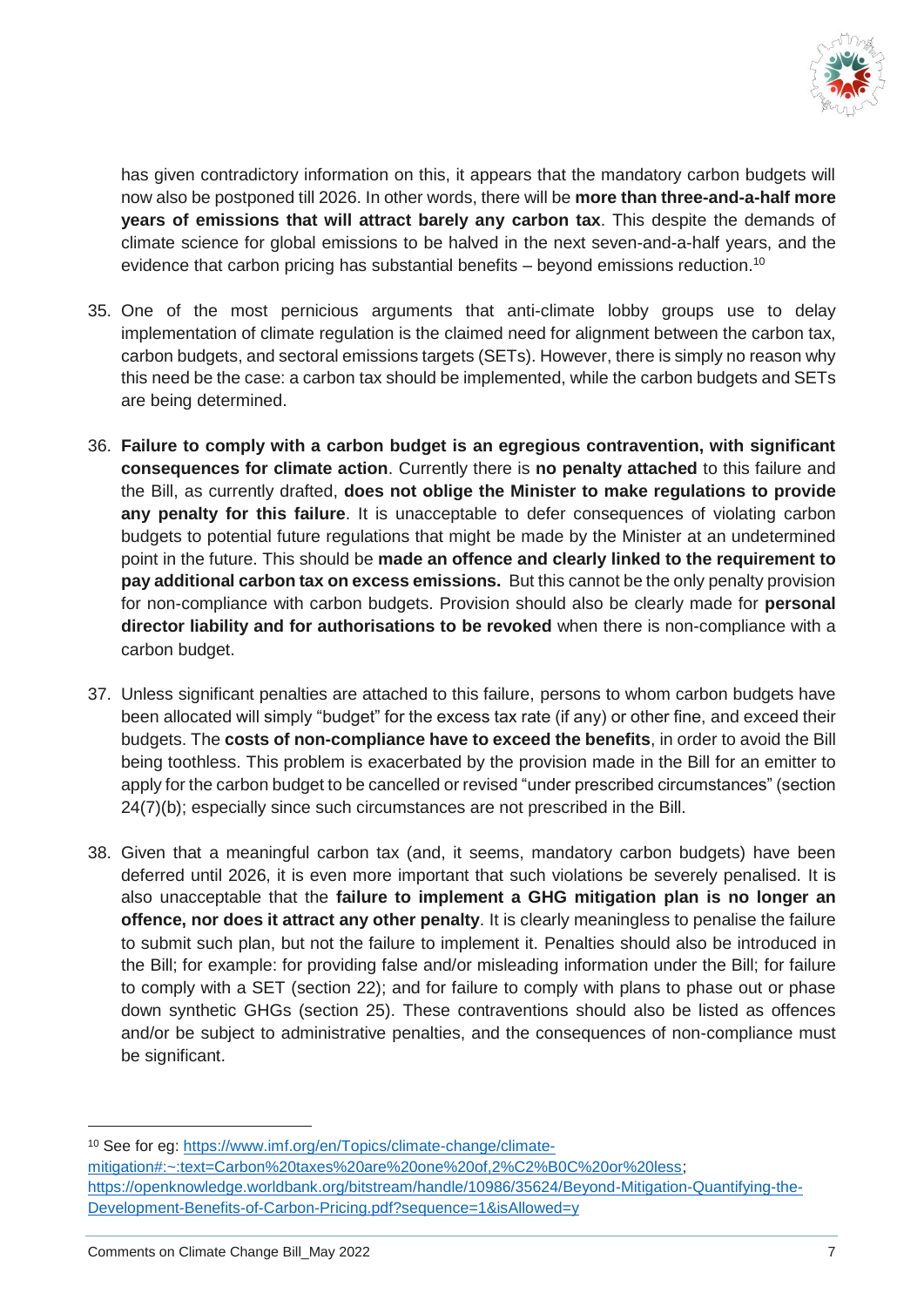

### Administrative penalties

- 39. Securing criminal sanctions is an arduous, time-consuming process.<sup>11</sup> Compliance with laws depends on the risk of being caught and convicted, and on the severity of punishment imposed,<sup>12</sup> all of which are currently minor risks in SA environmental law.<sup>13</sup> Environmental crimes are both under-investigated and under-prosecuted. Government's substantial resource constraints – both human and financial – have also seriously hindered criminal compliance and enforcement endeavours. Many officials lack the required capacity and skills for effective compliance and enforcement and staff turnover is also high. If an offence is detected and a decision made to prosecute, the prosecutor must prove the violator's guilt beyond reasonable doubt in criminal court.<sup>14</sup> Even if this onerous burden of proof is met and a fine is imposed, it is generally far too low to deter non-compliance - particularly when the benefits of breaking the law are significant.<sup>15</sup>
- 40. Administrative penalties avoid many of the main constraints of criminal enforcement including: the burden of proof, and the time and complexity inherent in securing a criminal conviction. We recommend that administrative penalties be introduced into the Bill. To the extent that enabling legislation is required for this purpose, this should be prioritised.
- 41. Offenders of the Bill are corporate entities, and **substantial benefits can accrue to an offender who contravenes its provisions – and have, indeed, accrued to corporate entities who have never, to date, been penalised for their GHG emissions**. Therefore, to serve as a sufficient deterrent, penalties should be much higher than those currently contemplated in the Bill. For instance, they could be linked to a meaningful percentage of the activity's commercial value; such as a percentage of annual turnover or exports. In addition, as has been set out above, more violations must be identified as subject to penalties.

 $\overline{a}$ 

<sup>11</sup> Glazewski J (ed) Environmental Law in South Africa [26.4].

<sup>12</sup> Kidd M 'Criminal Measures' in Paterson A & Kotze L (eds) Environmental Compliance and Enforcement in South Africa: Legal Perspectives (2009) 241- 242.

<sup>&</sup>lt;sup>13</sup> Fourie M 'How civil and administrative penalties can change the face of environmental compliance in South Africa' 2009 (16)2 South African Journal of Environmental Law and Policy 95, 98-88; Kidd M Environmental Law (2011) 269-270,272-273; Craigie et al 'Environmental Compliance and Enforcement Institutions' in Paterson A & Kotze L (eds) Environmental Compliance and Enforcement in South Africa: Legal Perspectives (2009) 98; Paterson 'An Incentive-based Approach to Environmental Regulation' in Paterson A & Kotze L (eds) Environmental Compliance and Enforcement in South Africa: Legal Perspectives (2009) 306; Kidd M 'Criminal Measures' in Paterson A & Kotze L (eds) Environmental Compliance and Enforcement in South Africa: Legal Perspectives (2009) 242-243.

<sup>14</sup> Glazewski J (ed) Environmental Law in South Africa [26.4]; Fourie M 'How civil and administrative penalties can change the face of environmental compliance in South Africa' 2009 (16)2 South African Journal of Environmental Law and Policy 95,120,124.

<sup>15</sup> Hugo, R. 2014. Administrative penalties as a tool for resolving South Africa's environmental compliance and enforcement woes. University of Cape Town; Fourie M 'How civil and administrative penalties can change the face of environmental compliance in South Africa' 2009 (16)2 South African Journal of Environmental Law and Policy 95, 97-103,105,127.